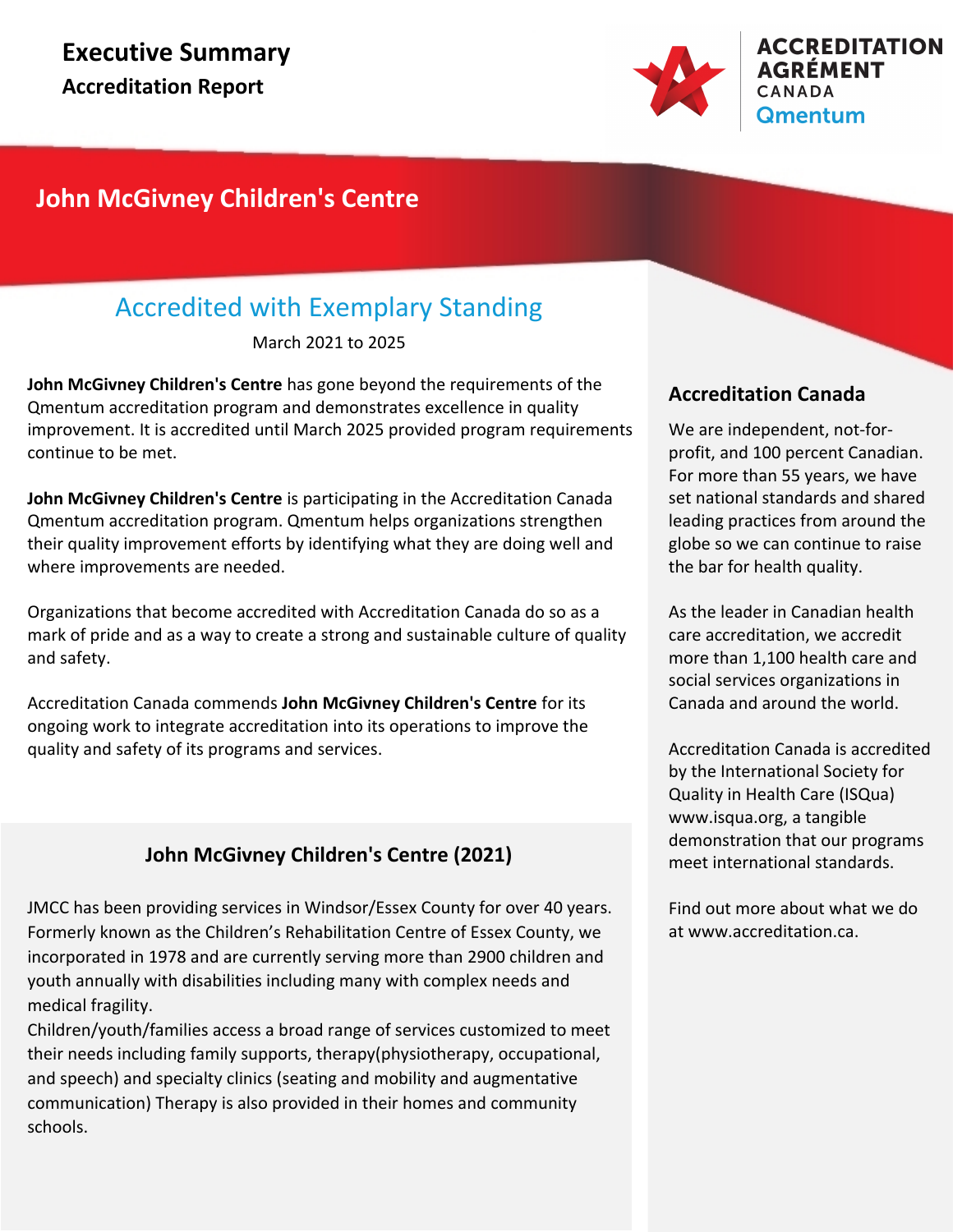## Demonstrating a commitment to quality and safety

Accreditation is an ongoing process of evaluating and recognizing a program or service as meeting established standards. It is a powerful tool for quality improvement. As a roadmap to quality, Accreditation Canada's Qmentum accreditation program provides evidence-informed standards, tools, resources, and guidance to health care and social services organizations on their journey to excellence.

As part of the program, most organizations conduct an extensive self-assessment to determine the extent to which they are meeting the Accreditation Canada standards and make changes to areas that need improvement. Every four years, Accreditation Canada surveyors, who are health care professionals from accredited organizations, visit the organization and conduct a virtual and an on-site survey. After the survey, an accreditation decision is issued and the ongoing cycle of assessment and improvement continues.

This Executive Summary highlights some of the key achievements, strengths, and opportunities for improvement that were identified during the virtual and the on-site survey at the organization. Detailed results are found in the organization's Accreditation Report.

#### **Virtual survey dates (Part 1 of 2)**

January 18, 2021 to January 19, 2021

#### On-site survey dates **(Part 2 of 2)**

March 31, 2021 to March 31, 2021

#### Locations surveyed

- · 1 location was assessed by the surveyor team during the virtual and the on-site survey. Locations and sites visited were identified by considering risk factors such as the complexity of the organization, the scope of services at various sites, high or low volume sites, patient flow, geographical location, issues or concerns that may have arisen during the accreditation cycle, and results from previous on-site surveys. As a rule, sites that were not surveyed during one accreditation cycle become priorities for survey in the next.
- All sites and services are deemed Accredited with Exemplary Standing as of the date of this report.

See Appendix A for a list of the locations that were surveyed.

#### **Standards used in the assessment**

· 4 sets of standards were used in the assessment.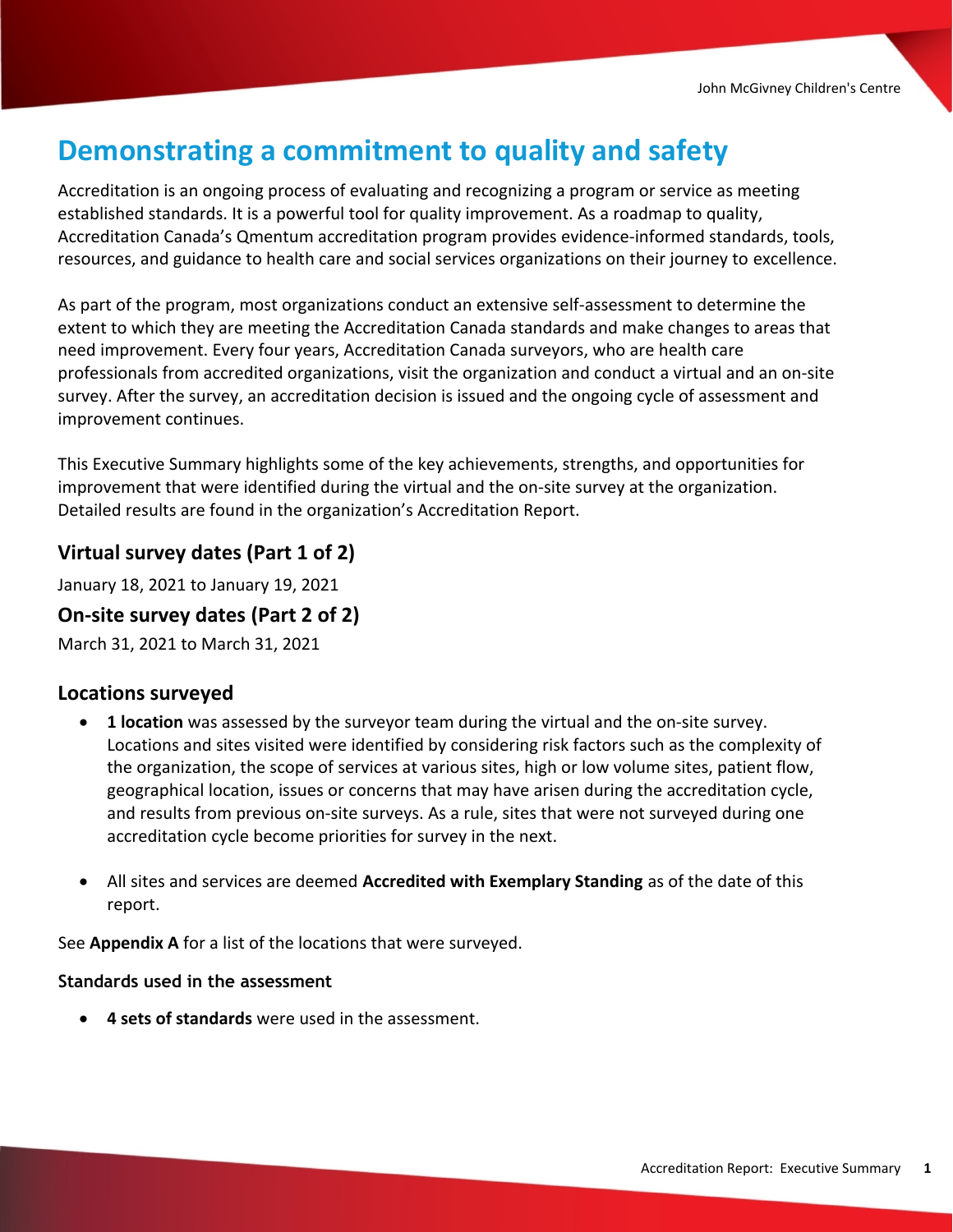## **Summary of surveyor team observations**

*These surveyor observations appear in both the Executive Summary and the Accreditation Report.*

During the virtual and the on-site survey, the surveyor team undertook a number of activities to determine the extent to which the organization met the accreditation program requirements. They observed the care that was provided; talked to staff, clients, families and others; reviewed documents and files; and recorded the results.

This process, known as a tracer, helped the surveyors follow a client's path through the organization. It gives them a clear picture of how service is delivered at any given point in the process.

The following is a summary of the surveyor team's overall observations.

\*\*\*

--- VIRTUAL--- Part 1 of 2

This virtual survey of the John McGivney Children's Centre (JMCC) is the Part 1 of 2, and is the JMCC's first survey experience with Accreditation Canada. The Centre provides pediatric rehabilitations services to populations of the Windsor end Essex County areas. Services include activities that are Centre-based, Community-based as well as School-based. With the arrival of the COVID pandemic, the JMCC has been very quick and a leader in transforming its services to offer virtual rehabilitation and treatment to its clients.

The JMCC has a very active and engaged Board of Directors. With the newly instituted term-limits to Board member mandates, the Board has focused attention to the introduction of new members to its various committees and eventually to membership at the Board level.

The JMCC is in the final year of its 2017-2022 strategic plan with 4 strategic goals including Family-Centred Care, growing a community culture, engaging in the transformation agenda, and becoming an innovative hub of learning and practice. The organization has embraced these strategic priorities and these are very evident in the design and delivery of services by all levels of the organization.

Community partners identify the JMCC as an excellent "team player", always ready to lead and/or contribute to initiatives for the benefit of the clients. In addition, partners recognize the willingness staff at all levels of the JMCC to collaboratively problem-solve.

The leadership of the JMCC is commended by its staff and partners for their openness, their caring and human approach, their communication, as well as their collaborative and participative management style. Despite the challenges posed by the COVID pandemic, the staff and clients continue to feel connected and part of the "family" due to the explicit efforts of the management and communications team to implement new strategies to maintain contact.

A high percentage of staff at the JMCC are long-standing employees, and this can partly be attributed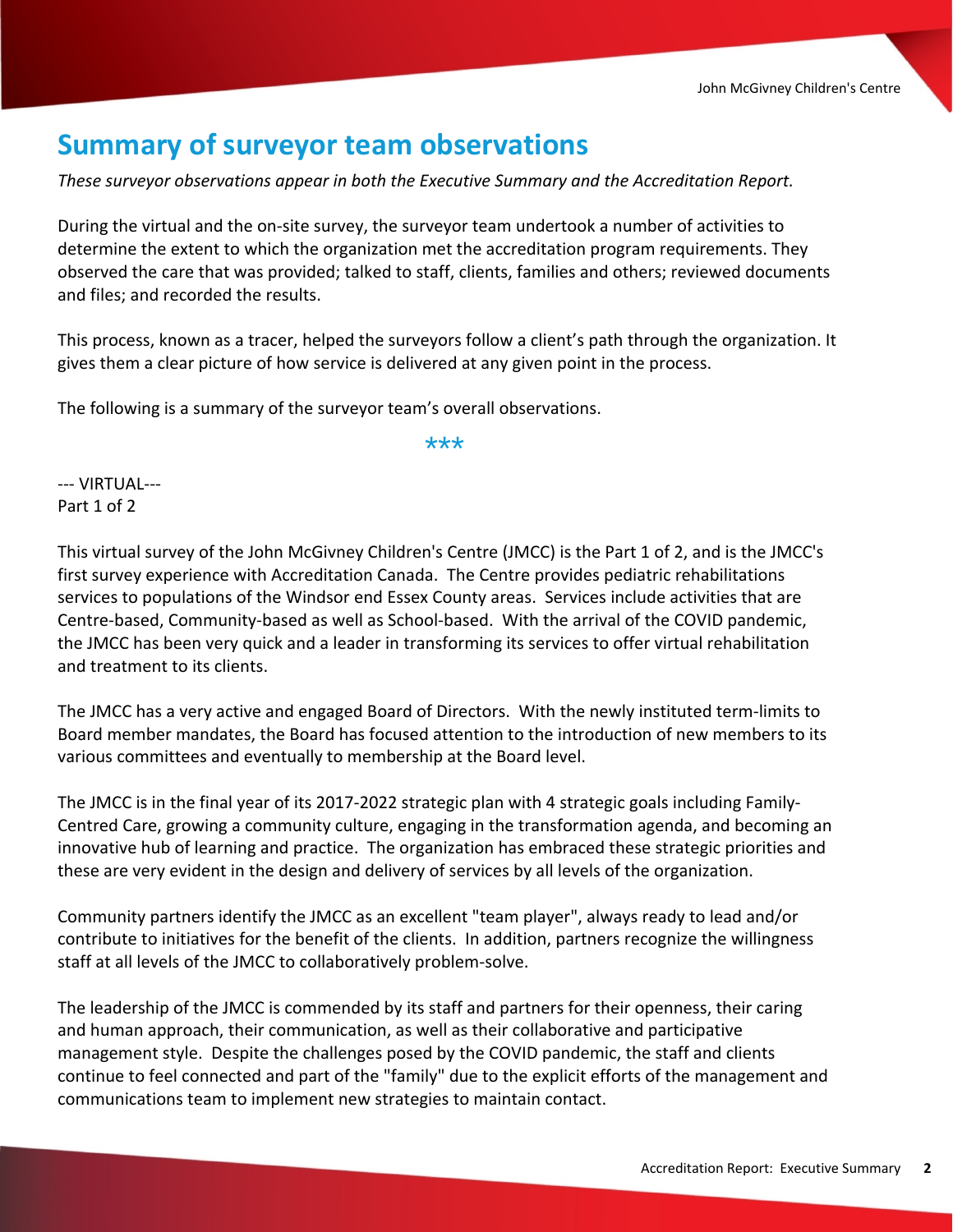A high percentage of staff at the JMCC are long-standing employees, and this can partly be attributed to a positive work environment, where management's stated priority is to invest in its employees.

These is also a very strong and well developed client engagement strategy, contributing to a familycentred approach. Many strategies and efforts are made to involve clients, including the creation of roles such as client engagement coordinators.

Some of the challenges facing the JMCC over the next years including fadequate funding to meet the needs of the population, recruitment of qualified professional staff, as well as the increasing presence of private fee-for-service providers. The JMCC will also have the challenge of reviewing its post-COVID service delivery model, and what lessons could be learned from the pandemic.

#### --- ON-SITE ---

Since Part 1 (the virtual portion) of this survey, the organization has already been in action mode, seeking opportunities to implement quality improvement initiatives proposed by the survey team.

Among these initiatives include review of quality indicators included in the balanced score card, pursuit of the Inclusivity, Diversity, Equity and Accessibility (IDEA) committee including client representatives, as well as quality verification of cleaning services.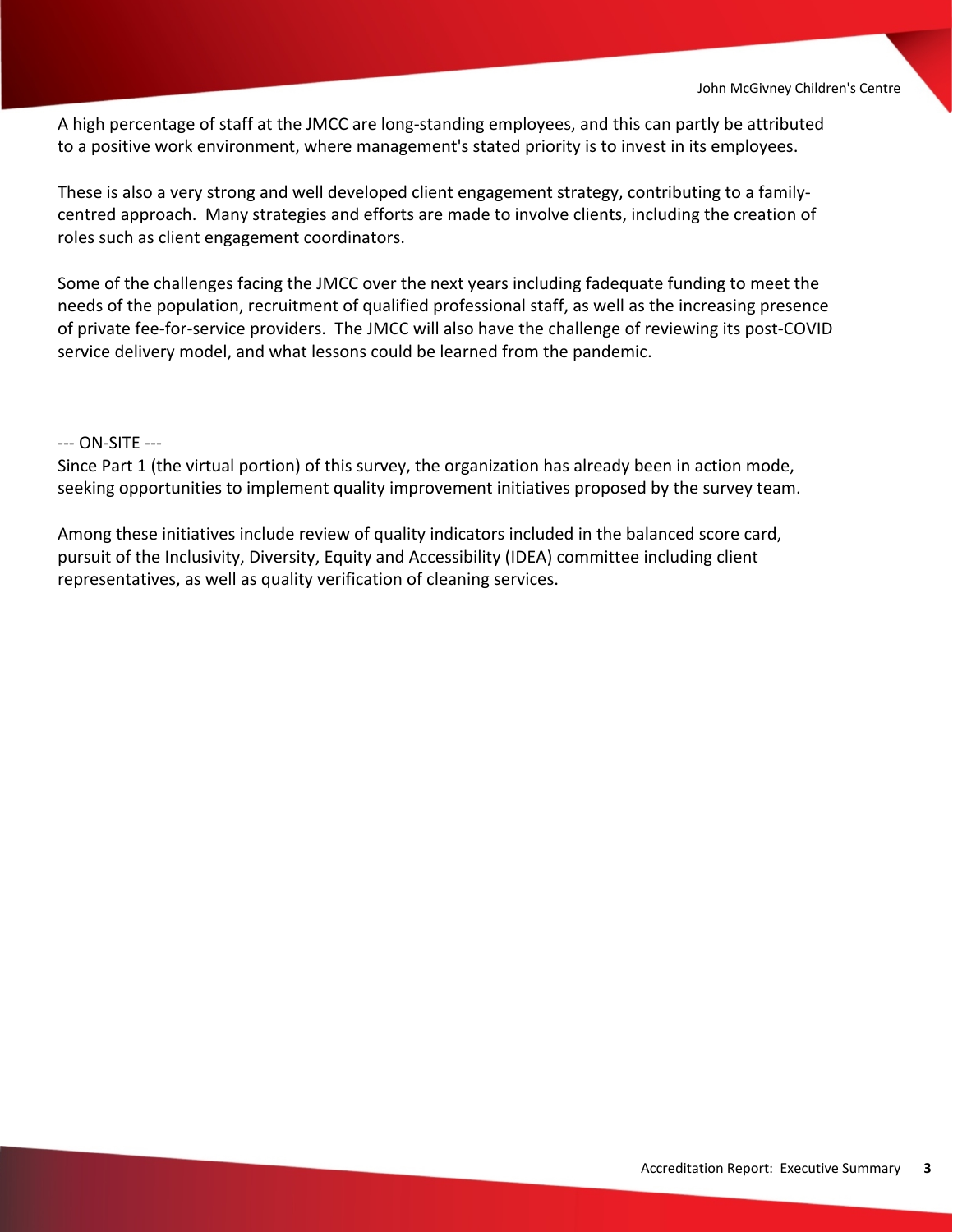## **Overview: Quality dimensions results**

Accreditation Canada uses eight dimensions that all play a part in providing safe, high quality health care.

These dimensions are the basis for the standards, and each criteria in the standards is tied to one of the quality dimensions.

The quality dimensions are:

|            | <b>Accessibility:</b>           | Give me timely and equitable services                   |
|------------|---------------------------------|---------------------------------------------------------|
|            | Appropriateness:                | Do the right thing to achieve the best results          |
|            | <b>Client-centred Services:</b> | Partner with me and my family in our care               |
|            | Continuity:                     | Coordinate my care across the continuum                 |
|            | <b>Efficiency:</b>              | Make the best use of resources                          |
| <b>THT</b> | <b>Population Focus:</b>        | Work with my community to anticipate and meet our needs |
|            | Safety:                         | Keep me safe                                            |
| 偳          | <b>Worklife:</b>                | Take care of those who take care of me                  |

Taken together, the dimensions create a picture of what a high quality health care program or service "looks like." It is easy to access, focused on the client or patient, safe, efficient, effective, coordinated, reflective of community needs, and supportive of wellness and worklife balance.

This chart shows the percentage of criteria that the organization met for each quality dimension.



#### **Quality Dimensions: Percentage of criteria met**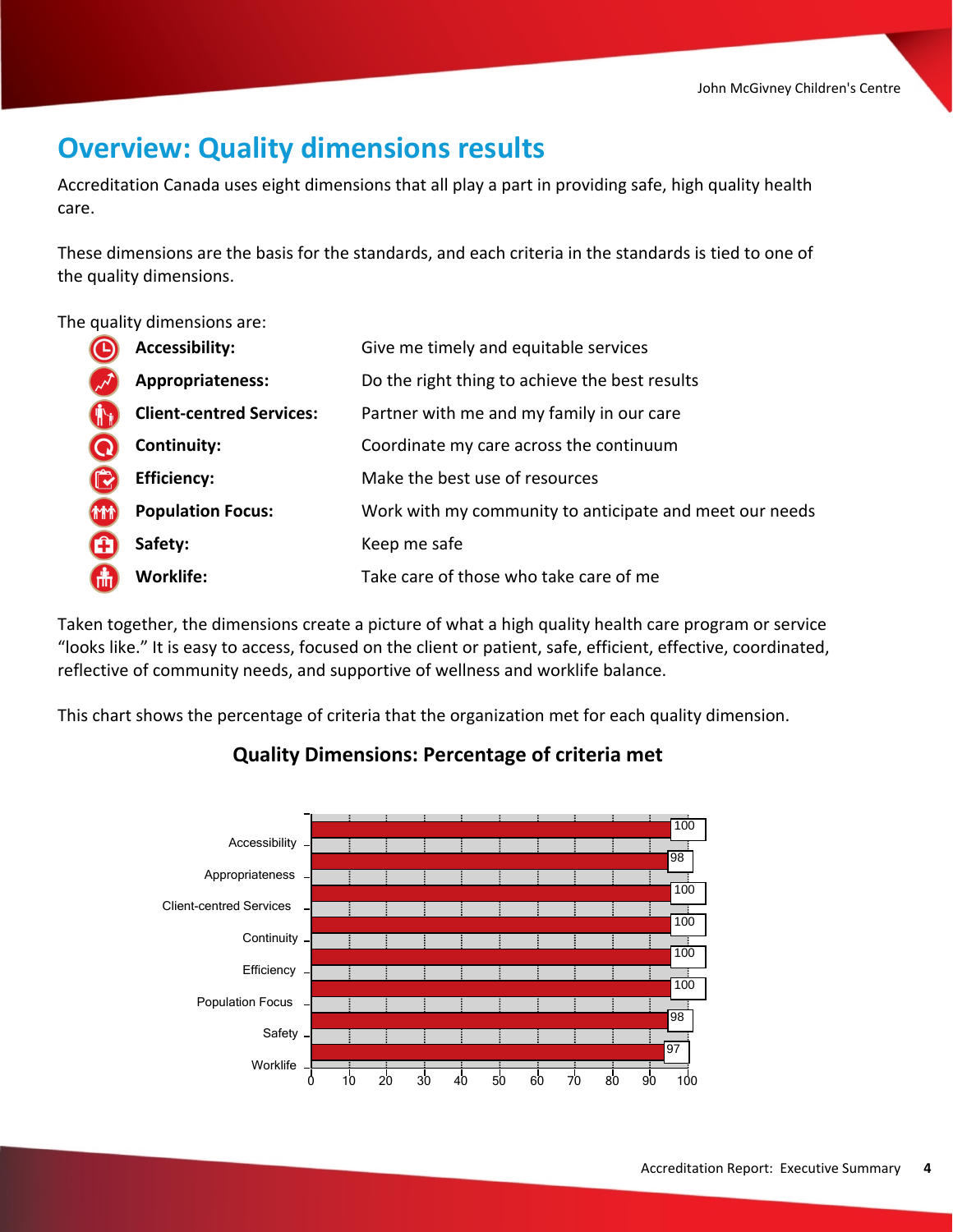## **Overview: Standards results**

All of the standards make a difference to health care quality and safety. A set of standards includes criteria and guidelines that show what is necessary to provide high quality care and service.

Some criteria—specifically those related to safety, ethics, risk management, or quality improvement are considered high priority and carry more weight in determining the accreditation decision.

This chart shows the percentage of high priority criteria and the percentage of all criteria that the organization met in each set of standards.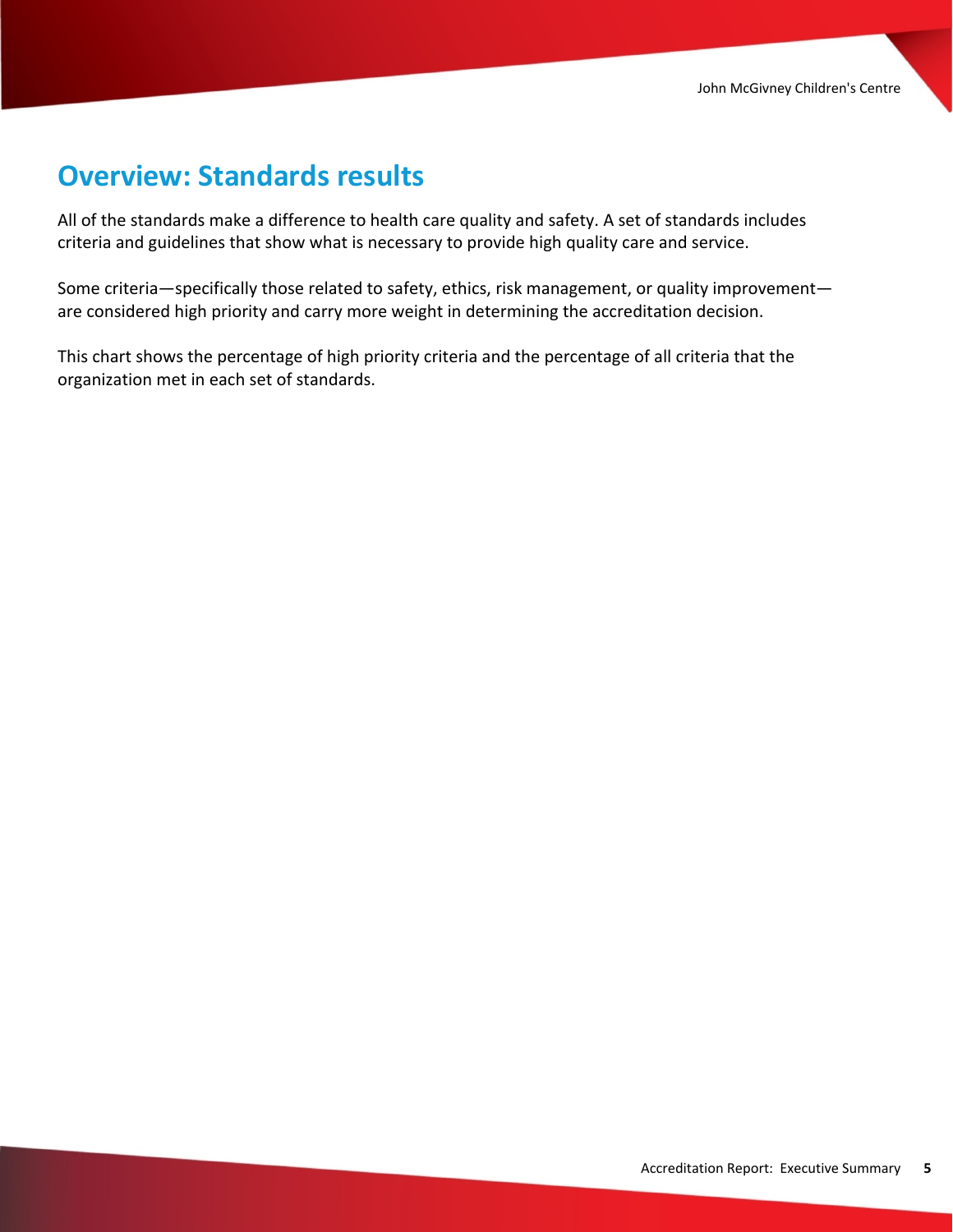

#### Accreditation Report: Executive Summary **6**

0 10 20 30 40 50 60 70 80 90 100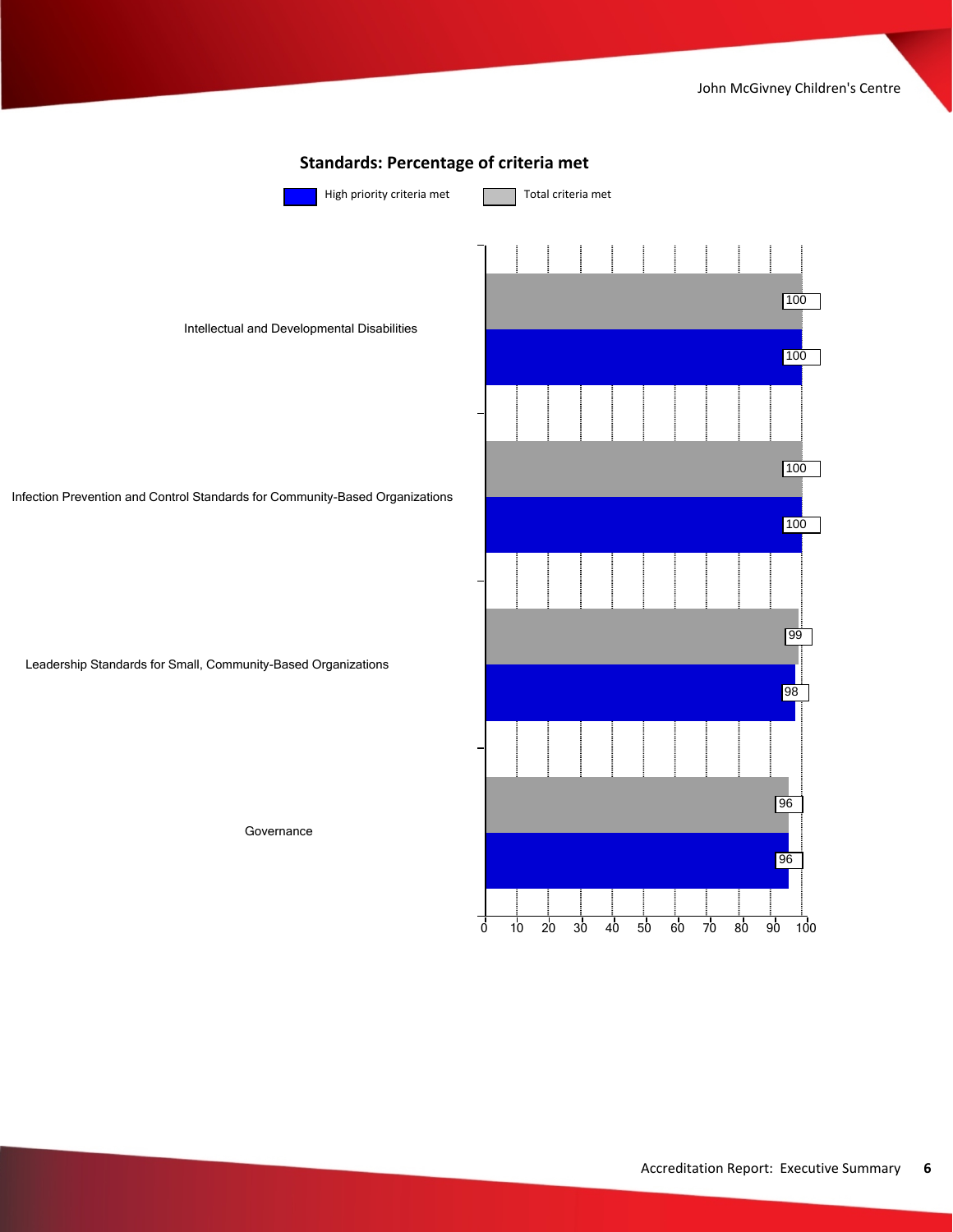## **Overview: Required Organizational Practices results**

Accreditation Canada defines a Required Organizational Practice (ROP) as an essential practice that must be in place for client safety and to minimize risk. ROPs are part of the standards. Each one has detailed tests for compliance that the organization must meet if it is to meet the ROP.

ROPs are always high priority and it is difficult to achieve accreditation without meeting most of the applicable ROPs. To highlight the importance of the ROPs and their role in promoting quality and safety, Accreditation Canada produces the Canadian Health Accreditation Report each year. It analyzes how select ROPs are being met across the country.

ROPS are categorized into six safety areas, each with its own goal:

- · **Safety culture**: Create a culture of safety within the organization
- · **Communication**: Improve the effectiveness and coordination of communication among care and service providers and with the recipients of care and service across the continuum
- · **Medication use**: Ensure the safe use of high-risk medications
- · **Worklife/workforce**: Create a worklife and physical environment that supports the safe delivery of care and service
- · **Infection control**: Reduce the risk of health care-associated infections and their impact across the continuum of care/service
- · **Risk assessment**: Identify safety risks inherent in the client population



See **Appendix B** for a list of the ROPs in each goal area.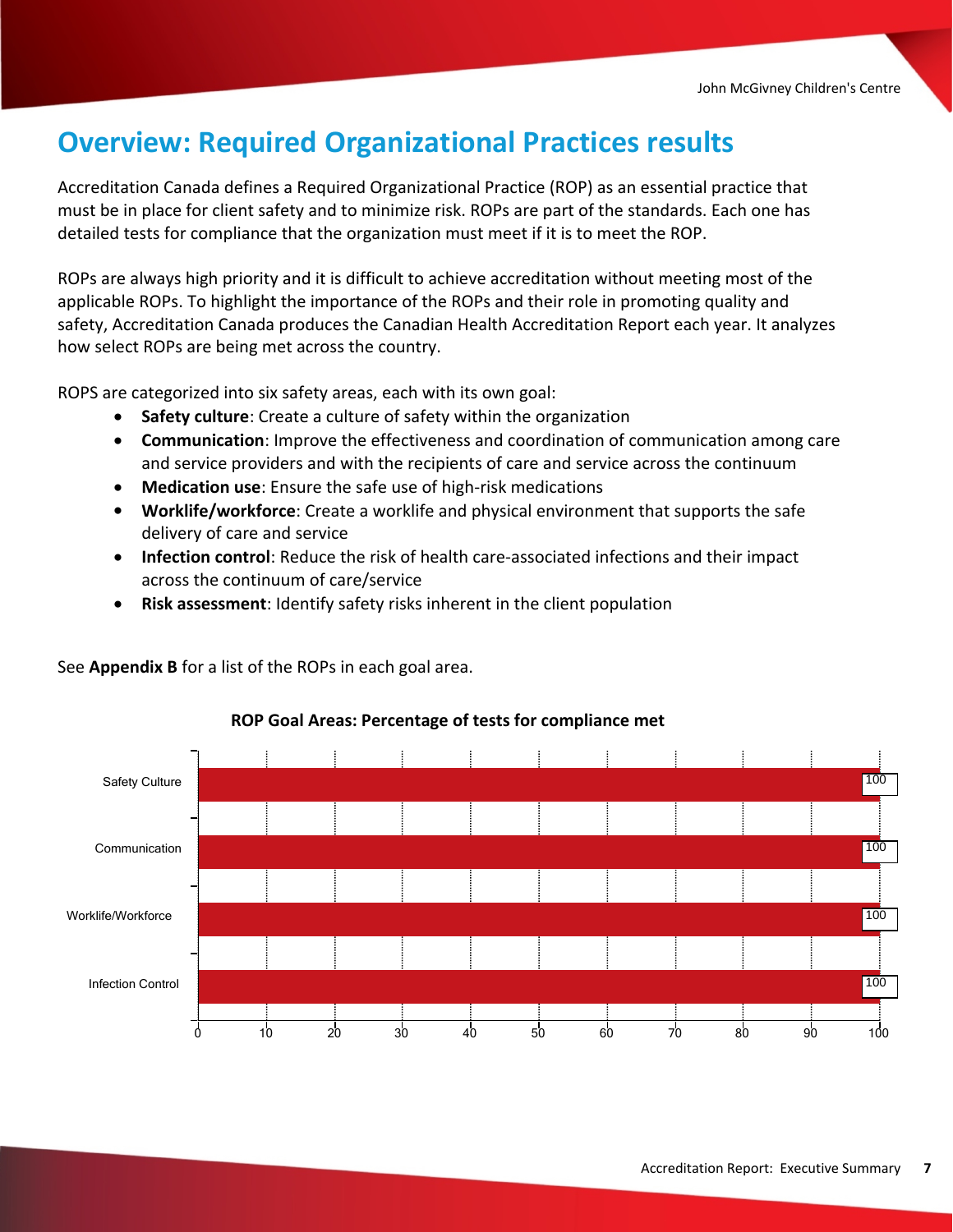## **The quality improvement journey**

The Qmentum accreditation program is a four-year cycle of assessment and improvement, where organizations work to meet the standards and raise the quality of their services. Qmentum helps them assess all aspects of their operations, from board and leadership, to care and services, to infrastructure.

The program identifies and rewards quality and innovation. The time and resources an organization invests in accreditation pay off in terms of better care, safer clients, and stronger teamwork. Accreditation also helps organizations be more efficient and gives them structured methods to report on their activities and what they are doing to improve quality.

In the end, all Canadians benefit from safer and higher quality health services as a result of the commitment that so many organizations across the country have made to the accreditation process.



#### **Qmentum: A four-year cycle of quality improvement**

As **John McGivney Children's Centre** continues its quality improvement journey, it will conduct an indepth review of the accreditation results and findings. Then a new cycle of improvement will begin as it incorporates any outstanding issues into its overall quality improvement plan, further strengthening its efforts to build a robust and widespread culture of quality and safety within its walls.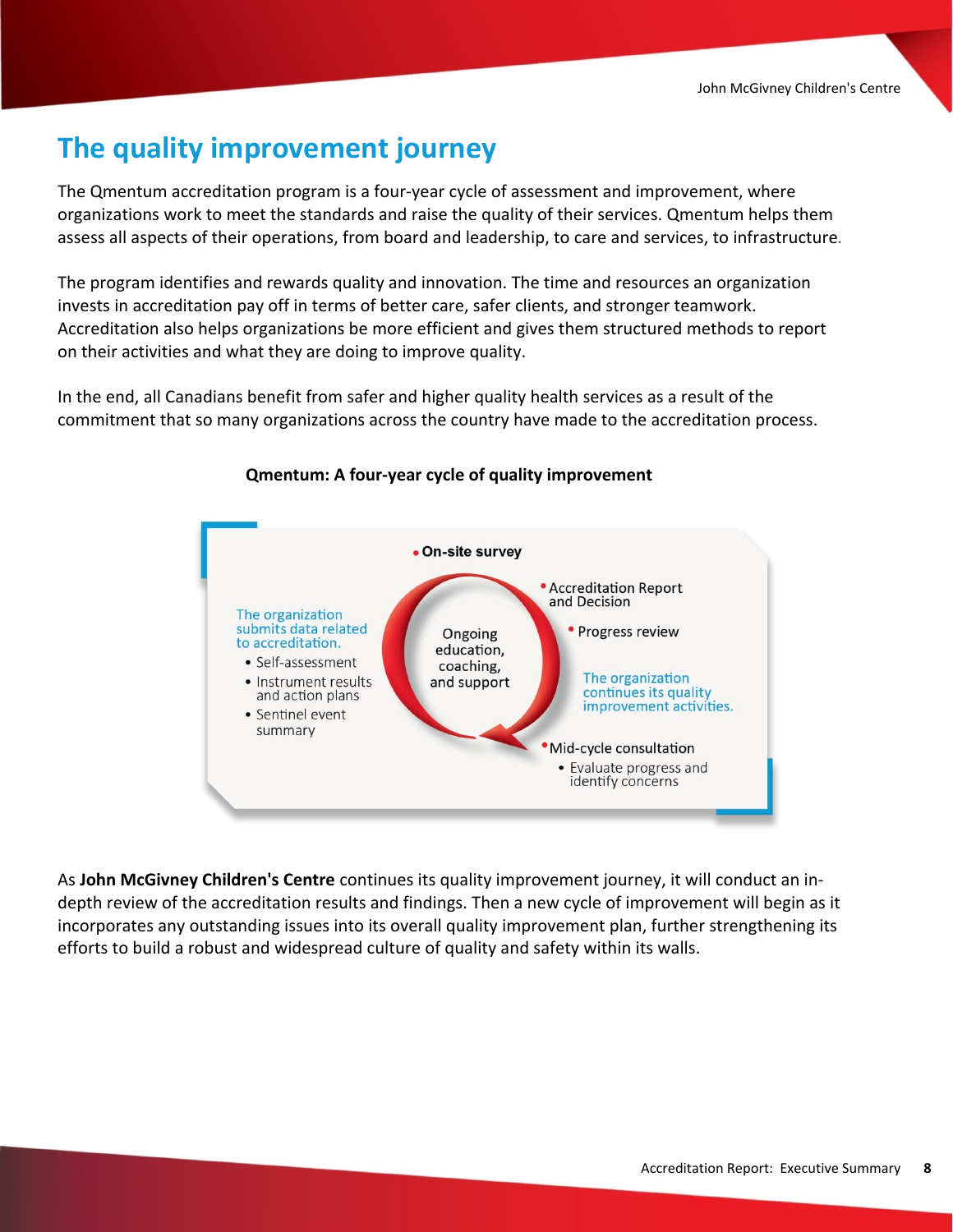John McGivney Children's Centre

# **Appendix A: Locations surveyed**

1 Main Office